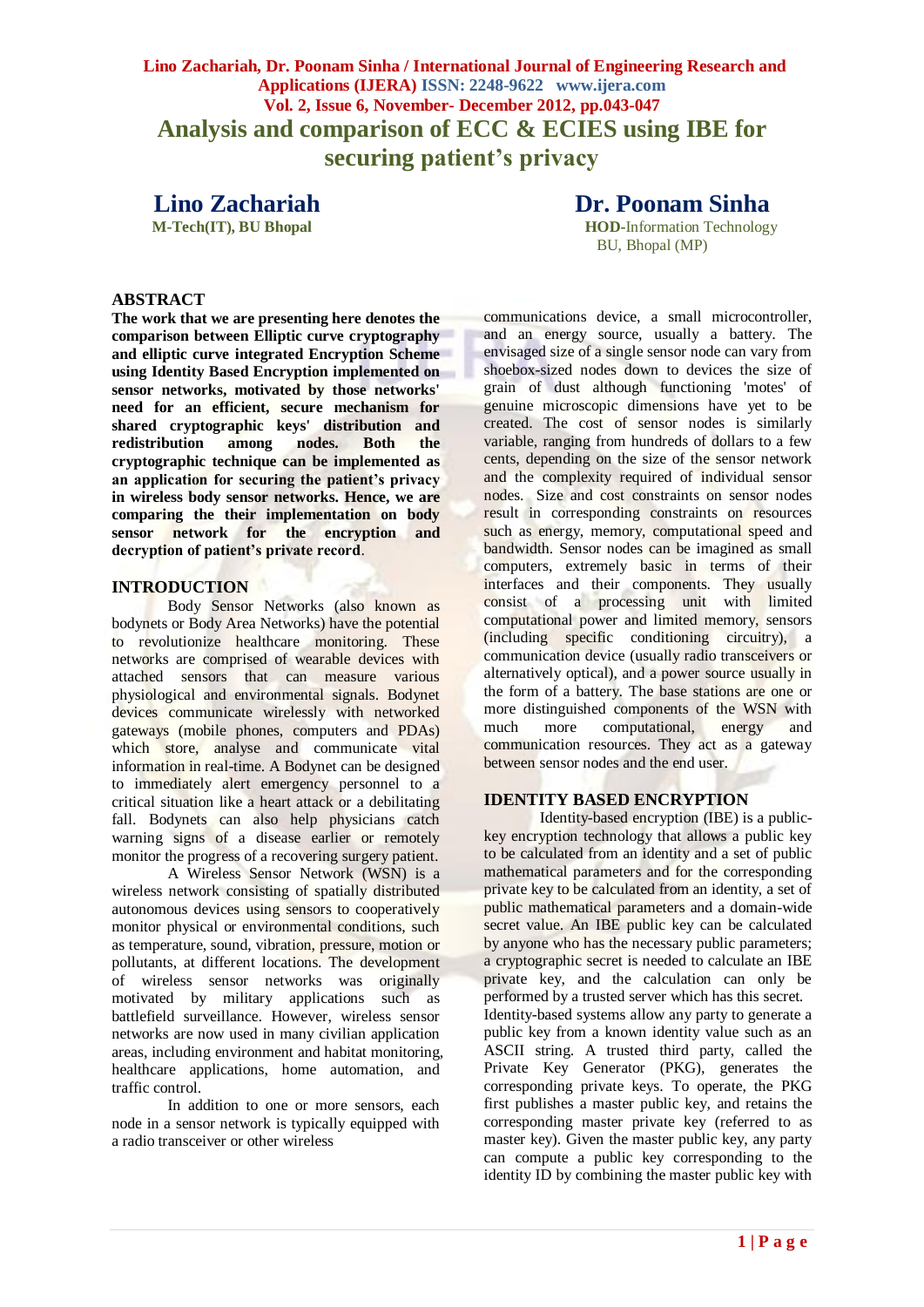the identity value. To obtain a corresponding private key, the party authorized to use the identity ID contacts the PKG, which uses the master private key to generate the private key for identity ID.

As a result, parties may encrypt messages (or verify signatures) with no prior distribution of keys between individual participants. This is extremely useful in cases where pre-distribution of authenticated keys is inconvenient or infeasible due to technical restraints. However, to decrypt or sign messages, the authorized user must obtain the appropriate private key from the PKG. A caveat of this approach is that the PKG must be highly trusted, as it is capable of generating any user's private key and may therefore decrypt (or sign) messages without authorization. Because any user's private key can be generated through the use of the third party's secret, this system has inherent key escrow. A number of variant systems have been proposed which remove the escrow including certificate-based encryption, secure key issuing cryptography and certificate less cryptography [25].

IBE scheme consists of four algorithms:

(1) **Setup** generates global system parameters and a master-key.

(2) **Extract** uses the master-key to generate the private key corresponding to an arbitrary public key string ID.

(3) **Encrypt** encrypts messages using the public key ID, and

(4) **Decrypt** decrypts messages using the corresponding private key.

**(1) Setup:** IBE systems rely upon a trusted central authority that manages the parameters with which keys are created. This authority is called the Private Key Generator or PKG. The PKG creates its parameters, including a master secret from which private keys are created.

**(2) Extraction:** When doctor wishes to decrypt the message C that was encrypted, he/she authenticates himself to the PKG and obtains the secret key that he/she uses to decrypt messages.

**(3) Encryption:** When patient wishes to encrypt a message, he encrypts the message by computing or obtaining the public key, and then encrypting a plaintext message M with public key to obtain ciphertext C.

**(4) Decryption:** When doctor has C and private key, he/she decrypts C to obtain the plaintext message M. Here we are providing the application of Identity Based Encryption on ECC and ECIES.

### **ELLIPTIC CURVE CRYPTOGRAPHY**

To setup ECC, we first select a particular elliptic curve E over GF (p), where p is a big prime number. We also denote P as the base point of E and q as the order of P, where q is also a big prime. We then pick a secret key x, and the corresponding public key y, where  $y = x \cdot P$ , and a cryptographic hash function h(). Finally, we have the secret key x and public parameters  $(y, P, p, q, h(.)$ ). Encrypting a message m using public key y as EccEncrypt(m, y). The resulting ciphertext is denoted by c. The decryption of ciphertext c using the secret key x is given as EccDecrypt(c, x).

The algorithms for EccEncrypt and EccDecrypt are found in following Alg. 1 and Alg. 2 respectively.

Algorithm1: EccEncrypt(m, y)

1: Generate a random number  $r$  ∈ GF(p). Encrypt m with  $r, E_r(m)$ 2: Calculate  $A_r = h(r) \cdot y$ 3: Calculate  $B_r = h(r) \cdot P$ 4: Calculate  $\alpha_r = r \bigoplus x(A_r)$ , where  $x(A_r)$  is the x coordinate of A<sub>r</sub> 5: Return ciphertext  $c = \langle \alpha_r, B_r, E_r(m) \rangle$ 

Algorithm2: EccDecrypt(c, x)

1: Calculate  $x \cdot B_r = x \cdot h(r) \cdot P = h(r) \cdot y = A_r$ 

2: Determine the x coordinate,  $x(A_r)$ 

3: Derive symmetric key r with  $\alpha_r$   $\bigoplus x(A_r) = r$ 

 $\bigoplus x(A_r) \bigoplus x(A_r) = r$ 

4: Apply r to  $E_r(m)$  to return m

# **ELLIPTIC CURVE INTEGRATED ENCRYPTION SCHEME**

In 1997, Mihir Bellare and Philip Rogaway [28] presented the Discrete Logarithm Augmented Encryption Scheme (DLAES), which was subsequently improved by the same authors and Michel Abdalla, being first renamed as the Diffie-Hellman Augmented Encryption Scheme (DHAES) in 1998 [26] and later as the Diffie-Hellman Integrated Encryption Scheme (DHIES) in 2001 [27], in order to avoid confusions with the Advanced Encryption Standard (AES). DHIES represents an enhanced version of the ElGamal encryption scheme, using elliptic curves in an integrated scheme which includes public key operations, symmetric encryption algorithms, MAC codes, and hash computations. Because of the integration of different functions, DHIES is secure against chosen ciphertext attacks without having to increase the number of operations or the key length [27].

### **ECIES FUNCTIONAL COMPONENENT**

As it name indicates, ECIES is an integrated encryption scheme that uses the following functions:

• Key Agreement (KA): Function used by two parties for the creation of a shared secret.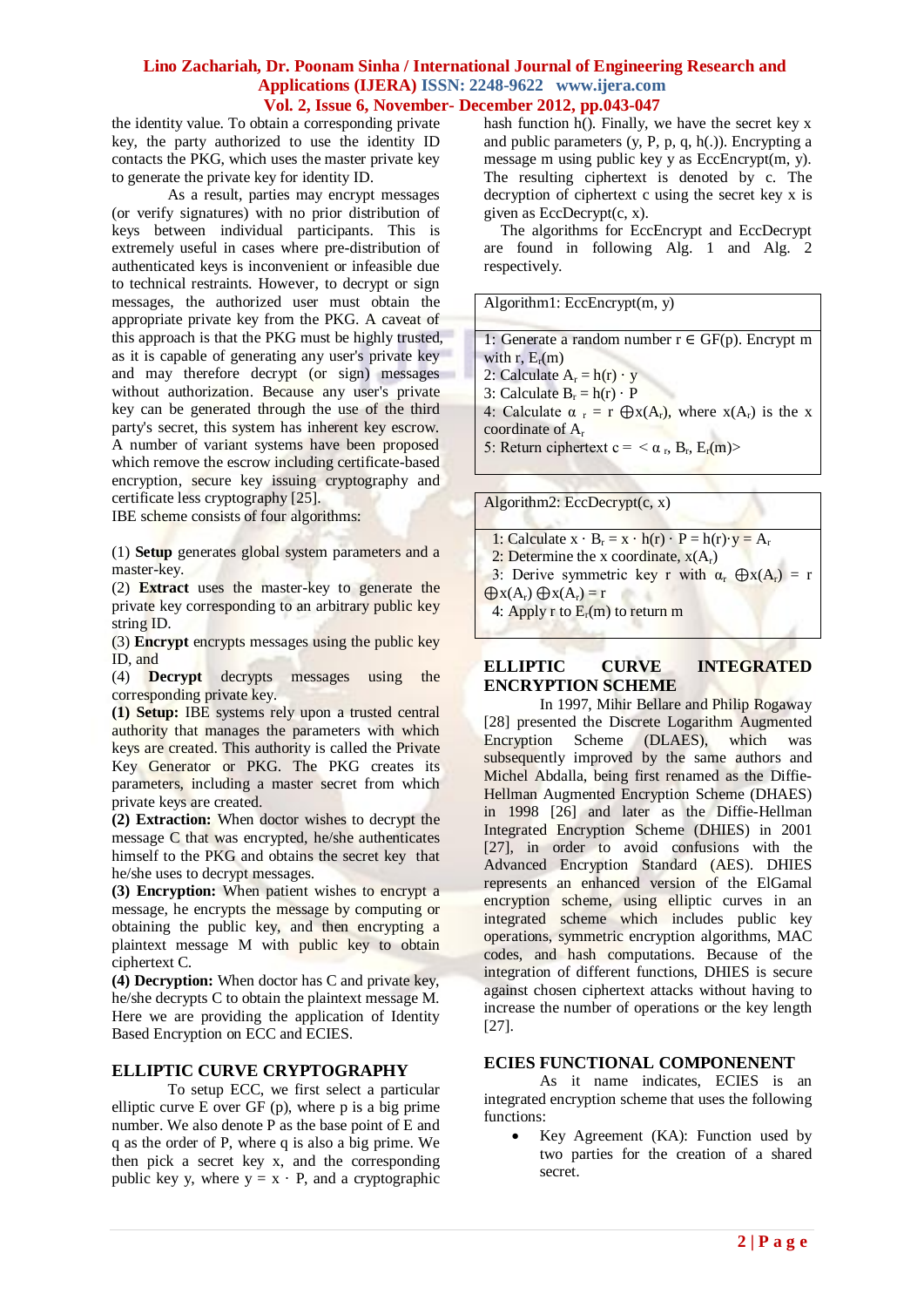- Key Derivation (KDF): Mechanism that produces a set of keys from keying material and some optional parameters.
- Hash (HASH): Digest function.
- Encryption (ENC): Symmetric encryption algorithm.
- Message Authentication Code (MAC): Information used to authenticate a message.

The elliptic curve integrated encryption system (ECIES) is the standard elliptic curve based encryption algorithm. It is called integrated, since it is a hybrid scheme that uses a public –key system to transport a session key for use by a symmetric cipher.

ECIES is a public-key encryption algorithm where there is assumed to be a set of domain parameters (K,E,q,h,G). With these parameters, we also add a choice of symmetric encryption/decryption functions which we shall denote Ek(m) and Dk(c). The use of a symmetric encryption function makes it easy to encrypt long messages. In addition instead of a simple hash function we require two special types of hash function:

A message authentication code MAC k(c).

 $MAC: \{0.1\}^n * \{0.1\}^n * \rightarrow \{0.1\}^n$ 

This acts precisely like a standard hash function except that it has a secret key passed to it as well as a message to be hashed.

A key derivation function KD(T,l)

 $KD: E * N \to \{0,1\}^{\wedge *}$ 

A key derivation function acts precisely like a hash function except that output length could be quite large. The output is used as a key to encrypt a message hence if the key is to be used in a xorbased encryption algorithm the output needs to be as long as the message being encrypted.

The x-or based encryption requires key derivation and the MAC function to encrypt the message on the basis of x-or operation on bits.

The ECIES scheme works like a one-pass Diffie Hellman key transport, where one of the parties is using a fixed long term rather than an ephemeral one. This is followed by symmetric encryption of the actual message. For example the combined length of the required MAC key and the required key for the symmetric encryption is given by l. The recipient is assumed to have a long-term public /private key pair  $(Y, x)$  where

 $Y = [x] G$ 

#### ECIES Encryption

| <b>INPUT:</b>  | Message m and public key                         |
|----------------|--------------------------------------------------|
| <b>OUTPUT:</b> | The ciphertext $(U,c,r)$                         |
|                |                                                  |
|                | 1. Choose $k \in R(1, \ldots, \ldots, q-1)$      |
|                | 2. $U \leftarrow [k]G$                           |
|                | 3. $T \leftarrow [k]Y$                           |
| 4.             | $(k1  k2) \leftarrow KD(T,1)$                    |
| 5.             | Encrypt the message $c \leftarrow Ek1(m)$        |
| 6.             | Compute the MAC on the ciphertext $r \leftarrow$ |
|                | MACk2(c)                                         |
|                | 7. Output $(U,c,r)$                              |

ECIES encryption requires a message and the key to encrypt the message.First a random prime number is selected between range.then U is predicted which is public key.

Each element of the ciphertext (U,c,r) is important: U is needed to agree the ephemeral Diffie Hellman

key T. c is actual encryption of the message.

r is used to avoid adaptive chosen ciphertext attacks.

Notice that the data item U can be compressed to reduce bandwisth, since it is an elliptic curve point.

Notice that the T computed in the decryption algorithm is the same as the T computed in the encryption algorithm since

 $T \cdot \text{decription} = [r]U = [x][k]G = [k]([x]G) =$ [k]Y=Tencryption.

ECIES Decryption

INPUT: Ciphertext ( U,c,r) and a private key r. OUTPUT: The message m or an 'invalid ciphetext' message.

- 1.  $T \leftarrow [x]U$
- 2.  $(k1||k2) \leftarrow K D(T, l)$
- 3. Decrypt the message  $m \leftarrow Dk(c)$ .
- 4. if  $r \neq MACK2(c)$  then output 'Invalid Ciphertext'
- 5. output m.

### **BACKGROUND**

The Elliptic curve with identity based encryption technique provides the security of single data over the network, but here we are comparing the Elliptic curve integrated encryption scheme using IBE and analyse the comparison between the two elliptic curve standards to secure patient's record. The elliptic curve using Identity based encryption is the technique where the data reading from the sensors can be encrypted using n number of identities, one for each record of the patient. The doctor can only decrypt a particular data even if he knows the identity of the other records also. The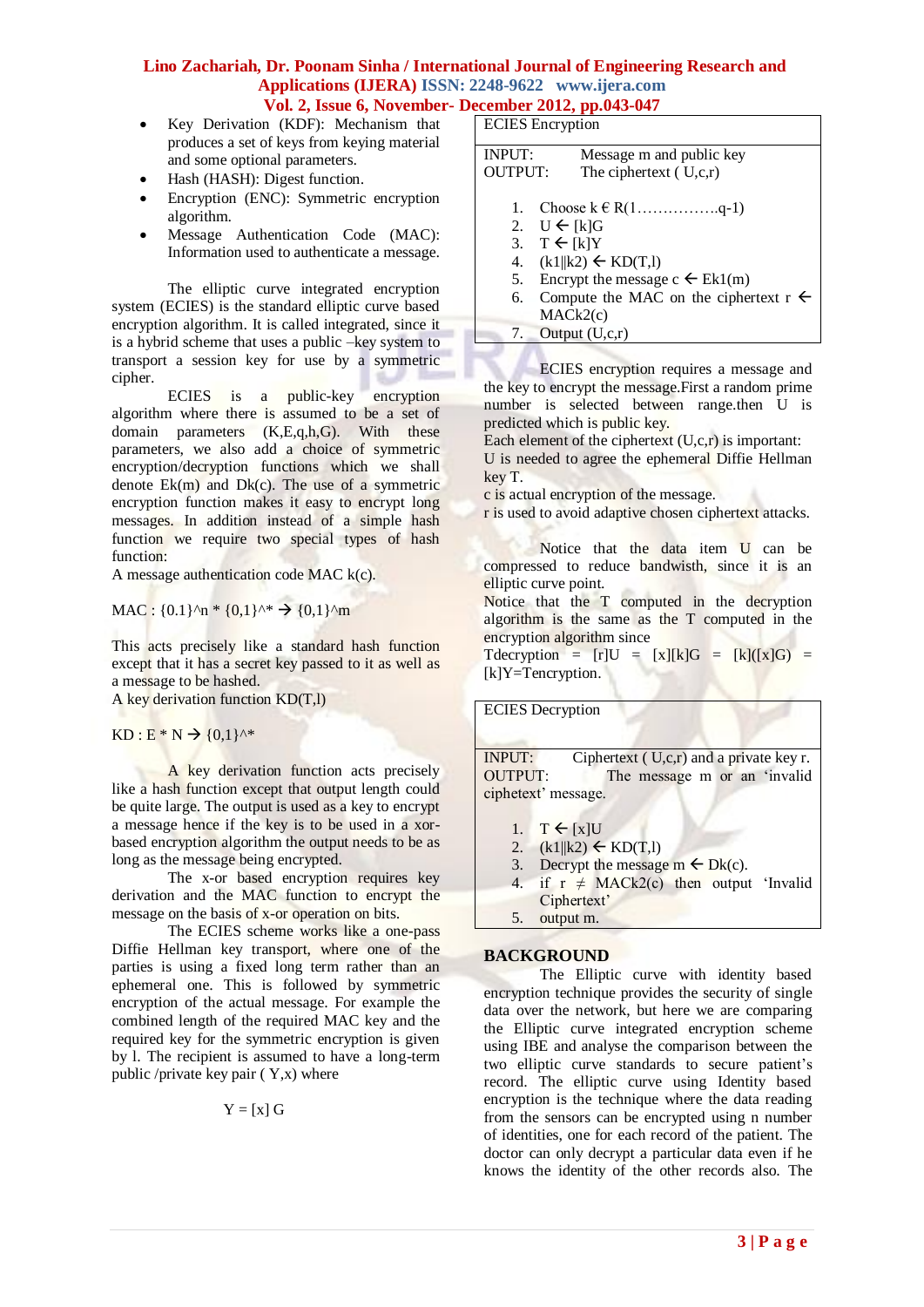elliptic curve integrated encryption system (ECIES) is the standard elliptic curve based encryption algorithm. It is called integrated, since it is a hybrid scheme that uses a public –key system to transport a session key for use by a symmetric cipher. The algorithm provides an x-or based encryption technique over key distribution function and the MAC code. The idea is to use multiple sensors in multiple patients, where the sensors notes different reading and collect over to the storage site. The ECIES has an advantage over ECC as our algorithm is very useful for the integration of more than one data at the storage site and to encrypt and decrypt them easily. Also our algorithm used a MAC function to generate number in a more secure way and also this algorithm uses the concept of symmetric as well as asymmetric key.

A body sensor network (BSN), is a network of sensors de-

ployed on a person's body, usually for health care monitor-ing. Since the sensors collect personal medical data, secu-rity and privacy are important components in a body sensor network. At the same time, the collected data has to read- ily available in the event of an emergency.

## **RESULTS COMPASION BETWEEN ECC & ECIES**

Public key: The key generated when the sensors starts reading from the patient.

- Signature: The sensors when reads the data and encrypted that data using signatures (verification of the sender and the receiver so that the unauthorised user can't access the data) so that data can't be access eavesdropped and the signatures when matched can be decrypted.
- Encrypted Data: The data which is not in actual form but can be converted into another form such that the even if the data is accessed can't understand by the others.
- Decrypted Data: The data which is encrypted to provide a security to the data will be decrypted by the same technique used for encryption such that data is correct and readable.
- Data storage: The memory required to store a single data from the patient in the sensor.

| Parameters      | <b>ECC-IBE</b> | <b>ECIES</b>      |
|-----------------|----------------|-------------------|
| Public key      | $0.74$ sec     | $0.69$ sec        |
| Signature time  | $0.77$ sec     | $0.7 \text{ sec}$ |
| Time to encrypt | 5.7 sec        | $5.5$ sec         |
| Time to decrypt | $1.12$ sec     | $2.07$ sec        |
| Storage         | 1.6 KB         | 45 bytes          |

**Fig. 1.1 Analysis on different parameters**

As shown in the fig. 1 that the proposed algorithm when implemented gives less time than the existing ECC technique, Also the proposed algorithm requires less storage in the sensor to store the data. Hence requires less storage.

| Storage (bytes) | <b>ECC-IBE</b> | <b>ECIES</b> |  |
|-----------------|----------------|--------------|--|
|                 |                |              |  |
| 2500            | 50             | $N*50$       |  |
| 5000            | 100            | $N*100$      |  |
| 10000           | 200            | $N*200$      |  |
| 25000           | 500            | $N*500$      |  |
| 50000           | 1000           | $N*1000$     |  |

**Figure 1.2 Key Required Vs Storage Size in Byte**

### **Where 'N' is the number of patients.**

As our proposed algorithm generates 'n' number of public keys and different on the number of public keys the sensors read that number of data. As shown in the fig. 1.2 that as the memory required to store the data will depends on the number of public keys and the storage will increase if the number of public keys generated will increase.

| <b>Time(S)</b> 3.45 6.9 |  |  | 10.35 13.8 17.25 20.7 |  |
|-------------------------|--|--|-----------------------|--|
| <b>Keys</b>             |  |  |                       |  |

### **Figure 1.3 Time Required Vs Key Required**

### **Result Analysis**

The fig. 1.3 shows the time required to generate the public key, as our proposed algorithm generates 'n' number of public keys, so the time required for generating 'n' public keys will increase the time according to the number of public keys generated.

### **Conclusion**

This paper has presented the working of a system of compact, wearable, wireless body sensing devices implanted in the human body. The novel achievement is that we have proposed is the improvement in the existing protocol for data encryption, decryption and transfer between BSN, storage site and doctor with the need for high data rates.

The main idea to implement the elliptic curve algorithms that may be used for securing of multiple patient's data over sensor network, here we are implementing and analysing two elliptic curve technique and comparing on different parameters.